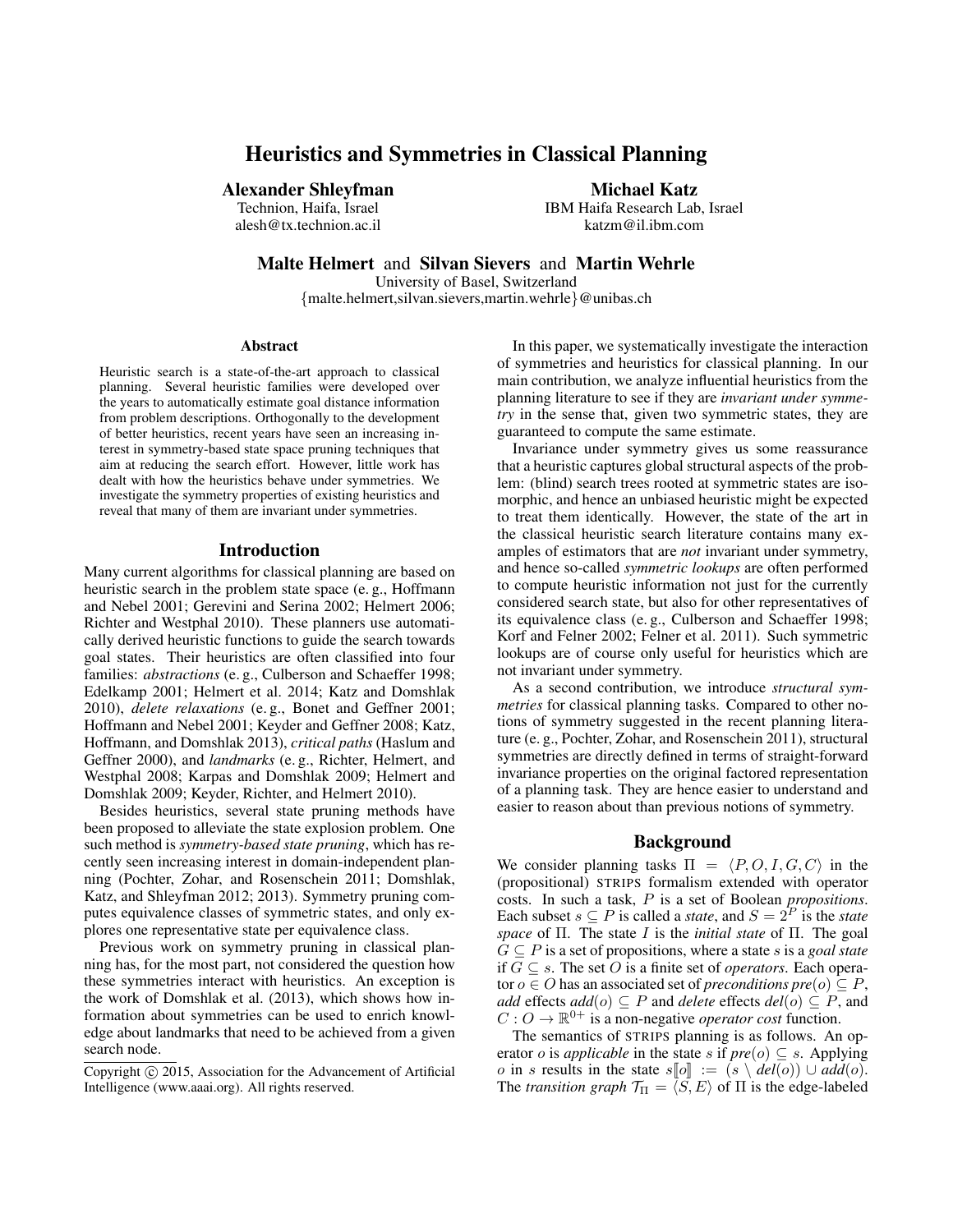digraph over S which contains an edge  $\langle s, s\vert \vert o \vert$ ; o) from s to s[o] labeled with o whenever  $o \in O$  is applicable in state s. A sequence of operators  $\pi = \langle o_1, \ldots, o_k \rangle$  is *applicable* in s if the transition graph contains a path with label sequence  $\pi$  starting from  $s_0$ . If it exists, such a path is uniquely defined, and its end state is denoted by  $s\llbracket \pi \rrbracket$ . An applicable operator sequence is a *plan* for s if  $s[\![\pi]\!]$  is a goal state. Its *cost* is the cumulative cost of operators in the sequence:  $C(\pi) = \sum_{i=1}^{k} C(o_i)$ . A plan for s with minimal cost is called *optimal*. The *perfect heuristic* for s, denoted by  $h^*(s)$ , or  $h^*(s, \Pi)$  if the planning task is not clear from context, is the cost of an optimal plan for s. The objective of (optimal) planning is to find an (optimal) plan for I.

### Symmetries of the State Transition Graph

A *symmetry* of a transition graph  $\mathcal{T}_{\Pi} = \langle S, E \rangle$  with operators O is a permutation  $\sigma$  of  $S \cup O$  mapping states to states and operators to operators such that

$$
- \langle s, s' ; o \rangle \in E \text{ iff } \langle \sigma(s), \sigma(s') ; \sigma(o) \rangle \in E,
$$

$$
-C(\sigma(o)) = C(o)
$$
, and

 $- s$  is a goal state iff  $\sigma(s)$  is a goal state

for all states  $s$ ,  $s'$  and operators  $o$ . Symmetries are also called *(goal-stable) automorphisms*. They are closed under composition and inverse, forming the *automorphism group*  $Aut(\mathcal{T}_{\Pi})$  of the transition graph. Each subgroup  $\Gamma$  of symmetries induces an equivalence relation  $\sim_{\Gamma}$  on states S: s  $\sim_{\Gamma}$  s' iff  $\sigma(s) = s'$  for some  $\sigma \in \Gamma$ . States in the same equivalence class are called *symmetric*. Computing (a compact representation of)  $Aut(G)$  for a graph G is not known to be polynomial-time, but backtracking techniques are surprisingly effective in finding substantial subgroups of *Aut*(G).

For notational convenience, throughout the paper we extend permutations  $\sigma$  over a carrier set X to sequences over  $X(\sigma(\langle x_1, \ldots, x_n \rangle) := \langle \sigma(x_1), \ldots, \sigma(x_n) \rangle)$  and subsets of  $X(\sigma({x_1},...,x_n)) := {\sigma(x_1),..., \sigma(x_n)}$ .

The following (immediate) result is the formal basis for exploiting symmetries for planning:

Theorem 1 *Let* Π *be a planning task, let* s *be one of its states, let* π *be a sequence of operators of* Π*, and let* σ *be a symmetry of*  $\mathcal{T}_{\Pi}$ *. Then*  $\pi$  *is a plan for s iff*  $\sigma(\pi)$  *is a plan for*  $\sigma(s)$ , and the two plans have the same cost.

A direct corollary is that  $h^*(s) = h^*(\sigma(s))$  for all symmetries  $\sigma$ .

#### Symmetries from Problem Description Graphs

Pruning state spaces by reasoning about symmetries has been adopted in model checking (e. g., Emerson and Sistla 1996), constraint satisfaction (e. g., Puget 1993), and planning (e. g., Rintanen 2003; Fox and Long 1999; 2002; Pochter, Zohar, and Rosenschein 2011; Domshlak, Katz, and Shleyfman 2012; 2013).

As the state transition graph  $\mathcal{T}_{\Pi}$  of a planning task  $\Pi$  is usually too large to be given explicitly, symmetries must be inferred from a compact description. Pochter et al. introduced a method for deducing some symmetries of the planning task from automorphisms of a certain graphical structure, the *problem description graph* (PDG) of Π. Later, Domshlak et al. (2012) slightly modified the definition, mainly to add support for general-cost actions. As observed by Pochter et al., every automorphism of the PDG of Π induces an automorphism of  $\mathcal{T}_{\Pi}$ , and the former can be found using off-the-shelf tools for discovery of automorphisms in explicit graphs, such as BLISS (Junttila and Kaski 2007).

Pochter et al. define the PDG for the  $SAS<sup>+</sup>$  formalism (Bäckström and Klein 1991). A STRIPS task can be viewed as a  $SAS<sup>+</sup>$  task over binary-domain state variables with operator preconditions and the goal restricted to variables assigned the value 1. Thus, we present here an adaptation of the definition by Pochter et al. to STRIPS planning tasks.

**Definition 1** Let  $\Pi = \langle P, O, I, G, C \rangle$  be a STRIPS planning *task. The problem description graph (PDG) of* Π *is the colored digraph*  $\langle N, E \rangle$  *with nodes* 

$$
N = \bigcup_{p \in P} \{v_p, v_p^{\mathrm{T}}, v_p^{\mathrm{F}}\} \cup \{v_o \mid o \in O\},\
$$

 $\sqrt{ }$ J  $\mathcal{L}$ 

*node colors*

 $col(v) =$ 

 $2 + C(o)$  *if*  $v = v_o, o \in O$ 0 *otherwise*

 $(E_o^{pre} \cup E_o^{add} \cup E_o^{del}),$ 

o∈O

1  $\text{if } v = v_p^{\mathrm{T}}, p \in G$ 

*and edges*  $E = |$  $\{\langle v_p, v_p^{\mathrm{T}}\rangle, \langle v_p, v_p^{\mathrm{F}}\rangle\} \cup \bigcup$ 

$$
p \in P
$$

where 
$$
E_o^{pre} = \{ \langle v_p^{\mathsf{T}}, v_o \rangle \mid p \in pre(o) \},
$$

$$
E_o^{add} = \{ \langle v_o, v_p^{\mathsf{T}} \rangle \mid p \in add(o) \},
$$

$$
E_o^{del} = \{ \langle v_o, v_p^{\mathsf{F}} \rangle \mid p \in del(o) \}.
$$

A *PDG symmetry* is a symmetry of  $\mathcal{T}_{\Pi}$  that is induced by a graph automorphism of the PDG of Π. In the following section, we introduce a more direct definition for symmetries of planning tasks based on the factored task representation. Due to its simplicity, this new definition is easier to reason about than PDG symmetries.

#### Structural Symmetries

By a *permutation* of a planning task, we mean a permutation of its propositions and operators. Based on this concept, we can directly give a structural notion of symmetry.

**Definition 2** Let  $\Pi = \langle P, O, I, G, C \rangle$  be a STRIPS planning *task. A permutation*  $\sigma$  *of*  $\Pi$  *is a structural symmetry if* 

- $\bullet \ \sigma(P) = P$
- $\sigma(O) = O$ , and for all  $o \in O$ :
	- $-\textit{pre}(\sigma(o)) = \sigma(\textit{pre}(o))$
	- $add(\sigma(o)) = \sigma(add(o))$
	- $-\text{del}(\sigma(o)) = \sigma(\text{del}(o))$
- $-C(\sigma(o))=C(o)$
- $\bullet \ \sigma(G) = G$

Intuitively, a structural symmetry preserves (leaves invariant) all aspects of a planning task other than the initial state. By "renaming" propositions and operators, we end up with an identical planning task. The following result establishes that structural symmetries induce transition graph symmetries and shows how they are related to PDG symmetries: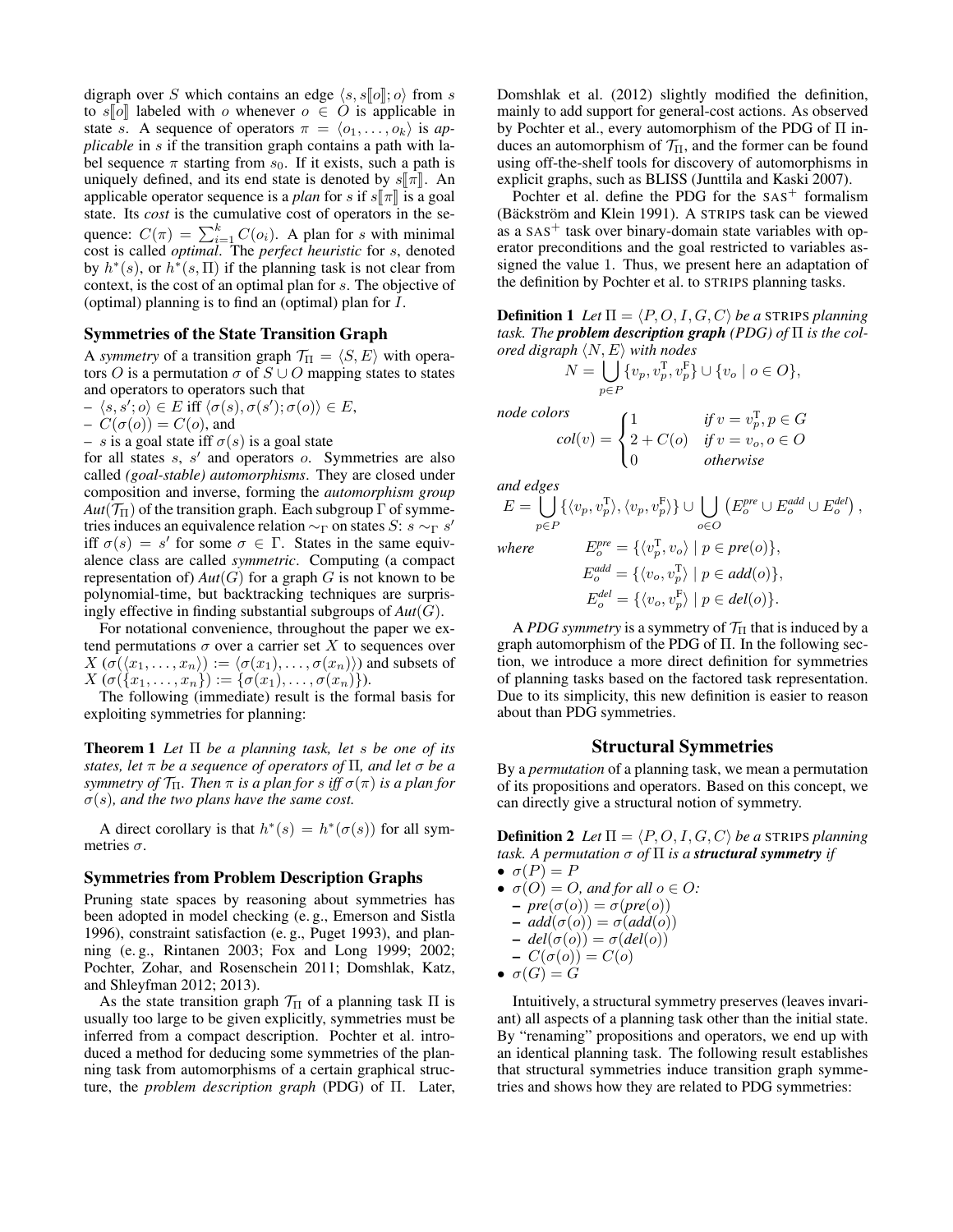#### Theorem 2 *Let* Π *be a planning task. Then:*

- *1. If* σ *is a structural symmetry of* Π*, then* σ *(viewed as a function on the states and operators of* Π*) is a transition graph symmetry of* TΠ*.*
- *2. The structural symmetries form a subgroup of Aut* $(\mathcal{T}_{\Pi})$ *.*
- *3. Every structural symmetry of* Π *corresponds to a PDG symmetry of* Π *in the sense that they induce the same transition graph symmetry.*
- *4. If each proposition of* Π *occurs as an operator precondition or in the goal, then every PDG symmetry of* Π *corresponds to a structural symmetry of* Π *in the sense that they induce the same transition graph symmetry.*

For space reasons, we refer to a technical report (Shleyfman et al. 2014) for the proof, which is not complicated. Statements 1. and 2. establish that structural symmetries are indeed symmetries and induce an equivalence relation. Because of statements 3. and 4., existing algorithms for detecting PDG symmetries can be used to derive structural symmetries, while proving properties of symmetries based on the much simpler definition of structural symmetry.<sup>1</sup>

In the following, we analyze how planning heuristics from the literature based on delete relaxation, critical paths and landmarks interact with structural symmetries. For a planning task  $\Pi$  and symmetry  $\sigma$ , we say that a given heuristic function h is *invariant under*  $\sigma$  if  $h(s) = h(\sigma(s))$  for all states s. We say that a family of heuristic functions is *invariant under structural symmetry* if this invariance property holds for all structural symmetries of all planning tasks.

# Delete Relaxation Heuristics

Delete relaxation has played a major role in recent advances of planning systems (e. g., Hoffmann and Nebel 2001; Helmert and Domshlak 2009). In heuristics based on delete relaxation, heuristic values are computed with respect to a modified planning task  $\Pi^+$ , in which all delete effects of actions are omitted (e. g., Hoffmann and Nebel 2001). A plan for the delete relaxation of Π is called a *relaxed plan* for Π.

The *optimal delete relaxation heuristic*, denoted by  $h^+$ , assigns to each state s the cost of an optimal relaxed plan for s:  $h^+(s,\Pi) := h^*(s,\Pi^+)$ . This is an *admissible* estimate (lower bound) for  $h^*(s)$ . Our first result deals with  $h^+$ .

Theorem 3 *The optimal delete relaxation heuristic* h <sup>+</sup> *is invariant under structural symmetry.*

**Proof:** Let  $\Pi$  be a planning task, s a state of  $\Pi$  and  $\sigma$  a structural symmetry of  $\Pi$ . Then  $\sigma$  is also a structural symmetry of  $\Pi^+$ : clearly,  $del(\sigma(o)) = \sigma(det(o)) = \emptyset$  for all operators  $o$  of  $\Pi^+$ , and in all other aspects,  $\Pi$  and  $\Pi^+$  are identical.

We obtain:  $h^+(s,\Pi) \stackrel{(*)}{=} h^*(s,\Pi^+) \stackrel{(**)}{=} h^*(\sigma(s),\Pi^+) \stackrel{(*)}{=}$  $h^+(\sigma(s))$ , where (\*) holds by definition of  $h^+$  and (\*\*)

holds because  $\sigma$  is a structural symmetry of  $\Pi^+$  and  $h^*$  is invariant under structural symmetry (cf. Theorem 1).

Most planning algorithms based on delete relaxation do not use the  $h^+$  heuristic directly because its computation is NP-equivalent (Bylander 1994). Instead, they use various approximations. We consider three such approximations here: the  $h^{max}$  and  $h^{add}$  heuristics by Bonet and Geffner (2001), and the FF heuristic by Hoffmann and Nebel (2001). There are many equivalent ways of defining these heuristics. Our presentation broadly follows Keyder and Geffner (2008), with some differences in details to simplify the proofs and discussion. In this approach, the heuristics are declaratively defined as systems of equations.

For the  $h^{\text{max}}$  heuristic for state s of planning task  $\Pi =$  $\langle P, O, I, G, C \rangle$ , the equations are:

 $\text{propcost}(p, s) = 0 \quad \text{if } p \in s$  (1)

$$
propcost(p, s) = opcost(supp(p, s), s) \text{ if } p \notin s \qquad (2)
$$

$$
supp(p, s) \in \underset{o \in O: p \in add(o)}{\operatorname{argmin}} \underset{o}{\operatorname{opcost}}(o, s) \quad \text{if } p \notin s \quad (3)
$$

$$
opcost(o, s) = C(o) + setcost(pre(o), s)
$$
\n(4)

$$
setcost(F, s) = \max_{p \in F} \text{propcost}(p, s) \tag{5}
$$

$$
h^{\max}(s) = \text{setcost}(G, s) \tag{6}
$$

Here, *propcost* $(p, s) \in \mathbb{R}^{0+} \cup \{\infty\}$  estimates the cost of reaching proposition  $p \in P$  from state s, setcost(F, s)  $\in$  $\mathbb{R}^{0+} \cup \{\infty\}$  estimates the cost of reaching the set of propositions  $F \subseteq P$  from state s,  $\text{opcost}(o, s) \in \mathbb{R}^{0+} \cup \{\infty\}$ estimates the cost of reaching a state where  $o$  is applicable and then applying it, and  $supp(p, s) \in O$  is a *best supporter* of proposition  $p \in P$ , i.e., an operator which is estimated to offer the cheapest way of achieving p.

If all operator costs are strictly positive, there exists exactly one solution to this set of equations, i. e., exactly one way to define *propcost*, *opcost*, etc. to satisfy the equations, except that there may be multiple minimizers in (3). However, this ambiguity does not affect the heuristic value because all minimizers have the same *opcost*. 2

We can now present our result for  $h^{\text{max}}$ .

Theorem 4 *The maximum heuristic* h max *is invariant under structural symmetry.*

Proof: Let *propcost*, *opcost*, *setcost* and *supp* be a solution to the equations defining  $h^{\text{max}}$ . Let  $\sigma$  be a structural symmetry. We define primed versions *propcost'*, *opcost'*, *setcost'* and *supp'* as follows:

$$
propcost'(p, s) := propcost(σ(p), σ(s))
$$
  
\n
$$
opcost'(o, s) := opcost(σ(o), σ(s))
$$
  
\n
$$
setcost'(F, s) := setcost(σ(F), σ(s))
$$
  
\n
$$
supp'(p, s) := σ^{-1}(supp(σ(p), σ(s)))
$$

<sup>&</sup>lt;sup>1</sup>The requirement in statement 4. that each proposition occurs in a precondition or in the goal is not limiting: propositions violating this requirement can be removed from the planning task without affecting its semantics, and existing commonly used relevance analysis algorithms (Gazen and Knoblock 1997) already do this.

 $2$ To keep the presentation short, we gloss over some details here: the case of zero-cost actions and the case where the equations minimize or maximize over empty sets are discussed in the technical report (Shleyfman et al. 2014).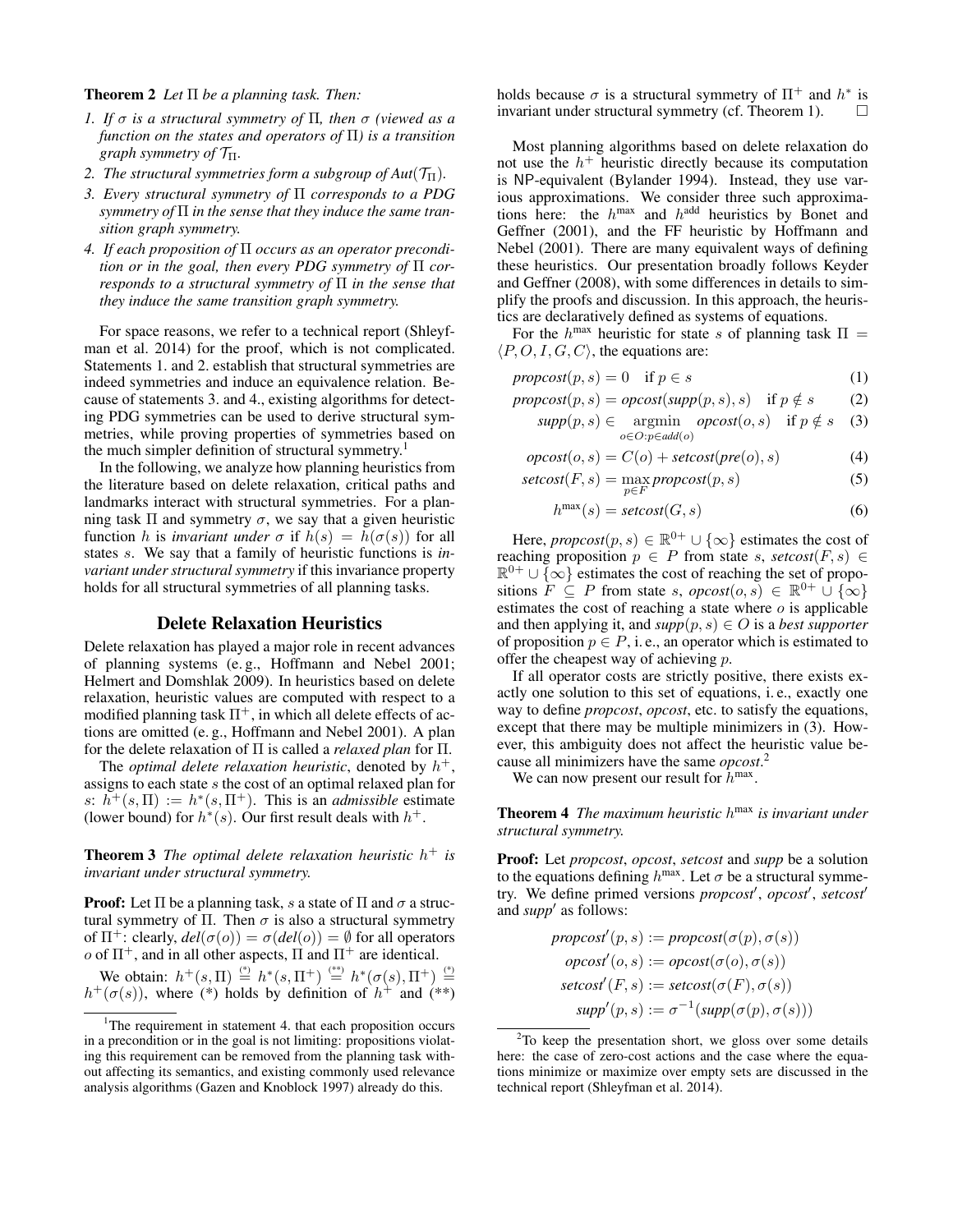We will show that *propcost'*, *opcost'* etc. also satisfy the equations defining  $h^{\text{max}}$ . Due to the uniqueness of the solution (except for *supp*), this implies that the primed and unprimed values are identical. Exploiting this for setcost in particular, we obtain:  $h^{\max}(s) = \text{setcost}(G, s) =$  $\textit{setcost}'(G, s) = \textit{setcost}(\sigma(G), \sigma(s)) = \textit{setcost}(G, \sigma(s)) =$  $h^{\max}(\sigma(s))$  where we apply, in sequence: the definition of  $h^{\max}$ , the equality of *setcost* and *setcost'*, the definition of setcost', the fact  $G = \sigma(G)$ , and the definition of  $h^{\max}$ .

It remains to show that *propcost'*, *opcost'* etc. satisfy Equations  $(1-5)$ :

- (1) If  $p \in s$ , then  $\sigma(p) \in \sigma(s)$ , and hence *propcost*<sup> $\prime$ </sup> $(p, s)$  =  $propcost(\sigma(p), \sigma(s)) = 0$
- (2) If  $p \notin s$ , then  $\sigma(p) \notin \sigma(s)$ , and hence:  $propcost'(p, s)$  $=$ *propcost*( $\sigma(p), \sigma(s)$ )  $= opcost(supp(\sigma(p), \sigma(s)), \sigma(s))$  $= opcost(\sigma(\sigma^{-1}(supp(\sigma(p), \sigma(s)), \sigma(s))))$  $= opcost(\sigma(supp'(p, s)), \sigma(s))$  $= opcost'(supp'(p, s), s)$ (3) For  $p \notin s$ , we have  $\sigma(p) \notin \sigma(s)$  and obtain:  $\sigma(supp'(p, s))$  $= \sigma(\sigma^{-1}(supp(\sigma(p), \sigma(s))))$  $= supp(\sigma(p), \sigma(s))$  $\in \operatorname{argmin}_{o' \in O: \sigma(p) \in \mathit{add}(o')} \mathit{opcost}(o', \sigma(s))$  $= \operatorname{argmin}_{o' \in O: o' = \sigma(o), \sigma(p) \in add(\sigma(o))} opcost(\sigma(o), \sigma(s))$  $= \operatorname{argmin}_{o' \in O: o' = \sigma(o), p \in add(o)} opcost'(o, s)$  $= \sigma(\operatorname{argmin}_{o \in O: p \in add(o)} opost'(o, s))$  and hence  $supp'(p, s) \in \text{argmin}_{o \in O: p \in \text{add}(o)} \text{ opcost}'(o, s)$ (4)  $\textit{opcost}'(o, s)$  $= opcost(\sigma(o), \sigma(s))$  $= C(\sigma(o)) + \text{setcost}(pre(\sigma(o)), \sigma(s))$  $= C(o) + \text{setcost}(\sigma(\text{pre}(o)), \sigma(s))$  $= C(o) + \textit{setcost}'(\textit{pre}(o), s)$ (5)  $\mathit{setcost}'(F, s)$  $= \text{setcost}(\sigma(F), \sigma(s))$  $=$  max<sub>p'</sub> $\in_{\sigma(F)}$  propcost $(p', \sigma(s))$  $=$  max<sub> $\sigma(p) \in \sigma(F)$ </sub> *propcost*( $\sigma(p), \sigma(s)$ )  $=$  max<sub>p∈F</sub> propcost<sup>*i*</sup>(p, s)  $\Box$

A corresponding result for  $h^{\text{add}}$  is now easy to obtain.

**Theorem 5** The additive heuristic h<sup>add</sup> is invariant under *structural symmetry.*

**Proof:** The definition of  $h^{\text{add}}$  is identical to  $h^{\text{max}}$  except that (5) is replaced by  $\mathit{setcost}(F, s) = \sum_{p \in F} \mathit{proposst}(p, s)$ . The preceding proof works with the adaptation of replacing the maximum by a sum in the part dealing with (5).

More generally, a corresponding result holds for all variations of  $h^{\text{max}}$  and  $h^{\text{add}}$  which are obtained by changing the definition of set costs (i. e., using an aggregation function other than maximum or sum). The proof only relies on the fact that the heuristic is well-defined (the equations have a unique solution) and that *setcost*(F, s) can be defined in terms of the multi-set of fact costs  $\{proposed(p, s) \mid p \in F\}.$ 

Another famous approximation of  $h^+$  is the FF heuristic (Hoffmann and Nebel 2001). Like  $h^{\text{max}}$  and  $h^{\text{add}}$ , it can be defined in terms of best supporters of propositions. Different variants of the FF heuristic exist. The variants most commonly used for cost-based planning are called  $FF/h^{max}$ and FF/h<sup>add</sup> and compute best supporters in the same way as  $h^{\text{max}}$  and  $h^{\text{add}}$ , respectively (Keyder and Geffner 2008). We focus on the  $FF/h^{max}$  variant in the following, but identical results can be proved for  $FF/h^{\text{add}}$ .  $FF/h^{\text{max}}$  uses Equations  $(1-5)$  of the definition of  $h^{max}$  and adds the following ones:

$$
plan(p, s) = \emptyset \quad \text{if } p \in s \tag{7}
$$

$$
plan(p, s) = \{ supp(p, s) \} \cup \bigcup_{q \in pre(supp(p, s))} plan(q, s) \quad \text{if } p \notin s \quad (8)
$$

$$
h^{\text{FF}}(s) = \sum_{o \in \bigcup_{q \in G} plan(q, s)} C(o)
$$
\n(9)

The basic idea is to associate with each proposition  $p$  a set of operators  $plan(p, s)$  which is sufficient to achieve p in  $\Pi^+$  from state s. Operator sets for sets of propositions are then aggregated by set union, and the overall heuristic value is the total cost of all operators in the operator set associated with the goal.

Unlike  $h^{\text{max}}$  and  $h^{\text{add}}$ , however, the FF heuristic is not well-defined: different ways of choosing between minimizers in the equation for  $supp(p, s)$  can lead to different heuristic values. For this reason, if we make no further assumption on the tie-breaking policy used, the FF heuristic is not necessarily invariant under structural symmetry. However, this is not unexpected for a heuristic that is not well-defined. One natural tie-breaking policy is to pick uniformly randomly between multiple minimizers in (3). This turns  $plan(p, s)$  and  $h^{\text{FF}}(s)$  into well-defined random variables.<sup>3</sup> We can then prove the following result:

Theorem 6 *1. There exist tie-breaking policies for which FF/*h max *is not invariant under structural symmetry.*

- *2. There exist tie-breaking policies for which FF/*h add *is not invariant under structural symmetry.*
- *3. Let* h FF *be a randomized variant of the FF heuristic where supporters are selected w.r.t. a heuristic that is invariant under structural symmetry (like* h max *or* h add*) and ties are broken uniformly randomly. This heuristic is invariant under structural symmetry in the sense that for all states* s *and structural symmetries* σ*,* h FF(s) *and*  $h^{\text{FF}}(\sigma(s))$  are identically distributed random variables.

Proof sketch: The first two results can be shown by providing an example, for which we refer to the technical report (Shleyfman et al. 2014).

The proof for the third result works on similar principles as the one for Theorem 4. The key step is to show that the random variable  $plan'(p, s) := \sigma^{-1}(plan(\sigma(p), \sigma(s)))$ is identically distributed to *plan* $(p, s)$ . Again we refer to the technical report for details technical report for details.

<sup>&</sup>lt;sup>3</sup>Note that  $plan(p, s)$  and  $plan(q, s)$  for  $p \neq q$  are often not independent.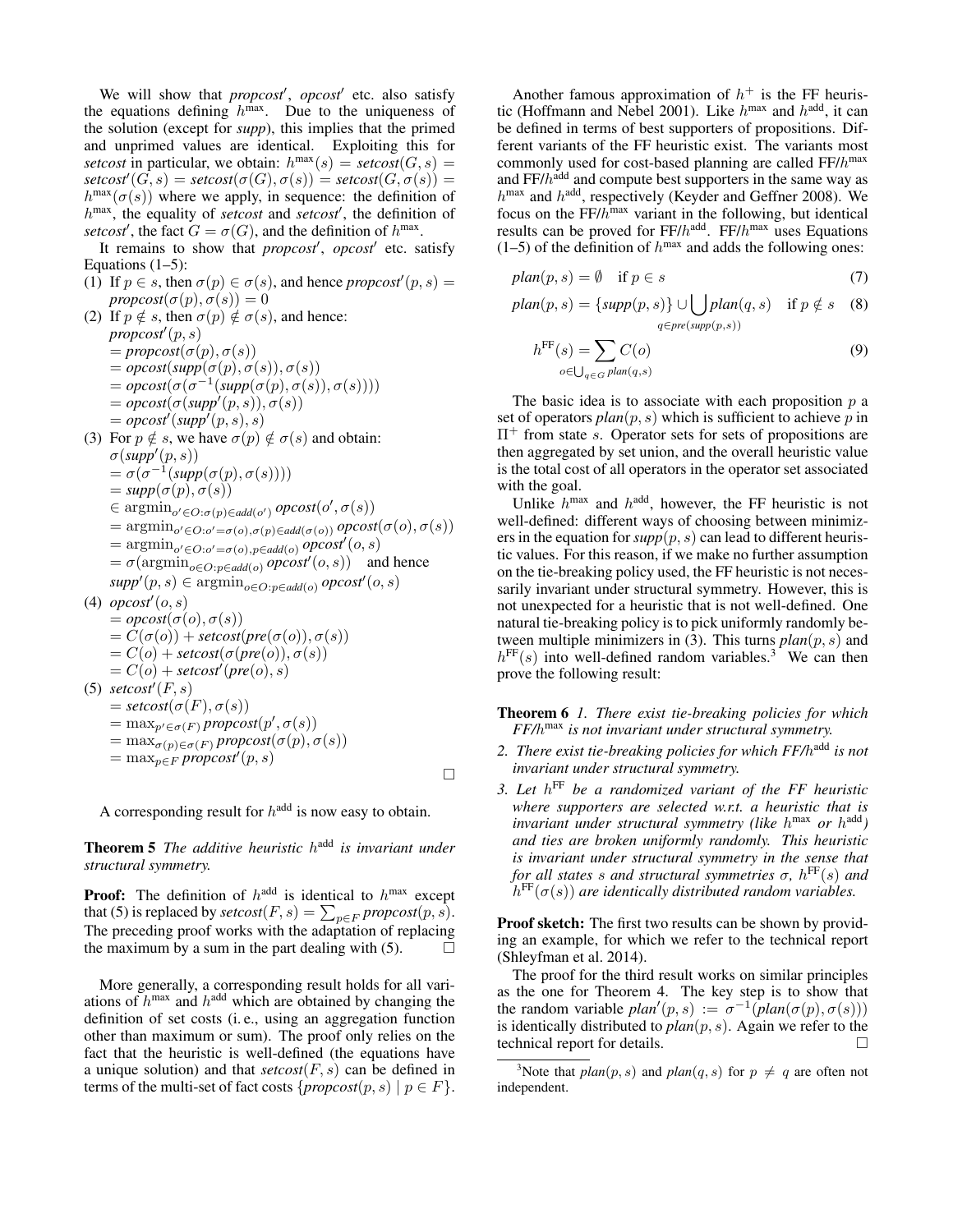# Critical Path Heuristics

The critical path heuristics  $h^m$  (Haslum and Geffner 2000) generalize the  $h^{\text{max}}$  heuristic. They are parameterized with a natural number  $m \geq 1$ , and for  $m = 1$  we obtain  $h^1 =$  $h^{\max}$ . For  $m > 1$ ,  $h^m$  is no longer bounded by  $h^+$ , and for sufficiently large m we have  $h^m = h^*$ . However, the computational complexity of  $h^m$  is exponential in m, and thus in practice m is severely restricted (usually to  $m = 2$ ).

An alternative view of  $h^m$  was suggested by Haslum (2009), stating that  $h^m$  can be computed as the  $h^{\text{max}}$  heuristic of a transformed problem, called  $\Pi^m$ . For convenience, we repeat Haslum's definition (adapted to our notation).

**Definition 3 (Haslum, 2009)** Let  $\Pi = \langle P, O, I, G, C \rangle$  be a *propositional* STRIPS *task and let*  $m \geq 1$ *. The* STRIPS *task*  $\Pi^m = \langle P^m, O^m, I^m, G^m, C^m \rangle$  is defined as follows. For *any set*  $X \subseteq P$ *, let*  $S_m(X) = \{c \subseteq X \mid |c| \le m\}$  *denote all sets of at most* m *elements of* X*. Then* P <sup>m</sup> *contains a meta-* $\alpha$ *atom*  $\pi_c$  *for each*  $c \in S_m(P)$ *. For each operator*  $o \in O$  *and for each set* f ⊆P *with* |f|≤m−1 *such that* f *is disjoint from*  $add(o) \cup del(o)$ *, O<sup>m</sup> contains a meta-operator*  $\alpha_{o,f}$  *with:* 

$$
pre(\alpha_{o,f}) = \{\pi_c \mid c \in S_m(pre(o) \cup f)\}
$$
  
add( $\alpha_{o,f}$ ) = { $\pi_c$  |  $c \in S_m$ (add(o)  $\cup$  f)}  
del( $\alpha_{o,f}$ ) =  $\emptyset$   
 $C^m(\alpha_{o,f}) = C(o)$ 

*The initial state is*  $I^m = \{ \pi_c \mid c \in S_m(I) \}$ *, and the goal is*  $G^m = \{\pi_c \mid c \in S_m(G)\}.$ 

Our definition differs from Haslum's in including more add effects in the meta-operators: Haslum additionally requires  $c \cap add(o) \neq \emptyset$ . By removing this condition, our metaoperators include additional effects that are already preconditions, which clearly does not affect their semantics.

Given a structural symmetry  $\sigma$  of  $\Pi$ , we define a mapping  $\sigma^m$  on the propositions and operators of  $\Pi^m$  as follows. For each meta-atom  $\pi_c$ , we set  $\sigma^m(\pi_c) = \pi_{\sigma(c)}$ . For each metaoperator  $\alpha_{o,f}$ , we set  $\sigma^m(\alpha_{o,f}) = \alpha_{\sigma(o),\sigma(f)}$ . We now show that this mapping is a structural symmetry of  $\Pi^m$ .

**Theorem 7** Let  $\Pi = \langle P, O, I, G, C \rangle$  be a STRIPS planning *task and* σ *be a structural symmetry of* Π*. Then* σ <sup>m</sup> *is a structural symmetry of*  $\Pi^m = \langle P^m, O^m, I^m, G^m, C^m \rangle$ .

**Proof:** For simplicity, we identify meta-atoms  $\pi_c$  with their proposition sets  $c$  in the following. It is easy to verify  $\sigma^m(S_m(X)) = S_m(\sigma(X))$  for all  $X \subseteq P$ . From this we immediately obtain  $\sigma^m(P^m) = P^m$  and  $\sigma^m(G^m) = G^m$ .

We next show  $\sigma^m(O^m) = O^m$ . Here, we mainly need to verify  $\sigma^m(\alpha_{o,f}) \in \hat{O}^m$  for all  $\alpha_{o,f} \in \hat{O}^m$ . Then  $\sigma^m$  clearly defines a bijection on  $O^m$ : it is easy to see that it is injective, and hence by a counting argument it must also be bijective.

Consider  $\alpha_{o,f} \in O^m$ . By definition of  $O^m$ , we have  $o \in O$ and  $f \subseteq P$  with  $|f| \leq m-1$  and f is disjoint from  $add(o) \cup$  $del(o)$ . Then clearly  $\sigma(o) \in O$ , and  $\sigma(f)$  is disjoint from  $add(\sigma(o)) \cup del(\sigma(o))$  because  $\sigma$  is a structural symmetry of Π. Hence  $\sigma^m(\alpha_{o,f}) = \alpha_{\sigma(o),\sigma(f)} \in O^m$  as desired.

It remains to show that  $\sigma^m$  preserves the structure of

meta-operators. For meta-operator  $\alpha_{o,f}$ , we have

$$
pre(\sigma^m(\alpha_{o,f})) = {\pi_c \mid c \in S_m(pre(\sigma(o)) \cup \sigma(f))}
$$
  
\n
$$
= {\sigma^m(\pi_c) \mid c \in S_m(pre(o) \cup f)}
$$
  
\n
$$
= \sigma^m(pre(\alpha_{o,f}))
$$
  
\n
$$
add(\sigma^m(\alpha_{o,f})) = {\pi_c \mid c \in S_m(add(\sigma(o)) \cup \sigma(f))}
$$
  
\n
$$
= {\sigma^m(\pi_c) \mid c \in S_m(add(o) \cup f)}
$$
  
\n
$$
= \sigma^m(add(\alpha_{o,f}))
$$
  
\n
$$
del(\sigma^m(\alpha_{o,f})) = \emptyset = \sigma^m(del(\alpha_{o,f}))
$$
  
\n
$$
C(\sigma^m(\alpha_{o,f})) = C(\alpha_{\sigma(o),\sigma(f)})
$$
  
\n
$$
= C(\sigma(o)) = C(o) = C(\alpha_{o,f})
$$

We can now prove the invariance of  $h^m$ .

Theorem 8 *The heuristic* h <sup>m</sup> *is invariant under structural symmetry.*

Proof: Applying Theorems 4 and 7, we get

$$
h^m(s,\Pi) = h^{\max}(S_m(s),\Pi^m)
$$
  
= 
$$
h^{\max}(\sigma^m(S_m(s)),\Pi^m)
$$
  
= 
$$
h^{\max}(S_m(\sigma(s)),\Pi^m)
$$
  
= 
$$
h^m(\sigma(s),\Pi),
$$

where the relationship between  $h^m$  in  $\Pi$  and  $h^{\max}$  in  $\Pi^m$  is due to Theorem 5 of Haslum (2009).

#### Landmark Heuristics

Landmarks were original introduced by Porteous, Sebastia, and Hoffmann (2001) and later revisited by the same authors (Hoffmann, Porteous, and Sebastia 2004). Richter, Helmert, and Westphal (2008) first suggested their use for search heuristics, and since then many heuristics based on landmarks have been suggested (e. g., Karpas and Domshlak 2009; Helmert and Domshlak 2009; Keyder, Richter, and Helmert 2010; Bonet and Helmert 2010).

**Definition 4** Let  $\Pi = \langle P, O, I, G, C \rangle$  be a STRIPS task. A *set of operators*  $L \subseteq O$  *is a disjunctive action landmark (landmark for short) for state* s *if every plan* π *for* s *includes an operator in* L*.*

The originally suggested landmark heuristics (Richter, Helmert, and Westphal 2008; Karpas and Domshlak 2009) are *path-dependent*, i. e., their heuristic estimates depend not just on the state s to be evaluated, but also on the path(s) from the initial state to s explored by the search algorithm. Domshlak et al. (2013) already discuss the relationship of symmetries and path-dependent landmark heuristics, so we focus on other aspects of landmark heuristics here, beginning with the following basic result.

Theorem 9 *Let* Π *be a planning task and* σ *be a transition graph symmetry of* Π*. Let* s *be a state of* Π *and* L *be a landmark for s. Then*  $\sigma(L)$  *is a landmark for*  $\sigma(s)$ *.* 

Proof: Follows immediately from the definition of landmarks and Theorem 1.

Note that this result applies to general transition graph symmetries, not just to structural symmetries. It is easy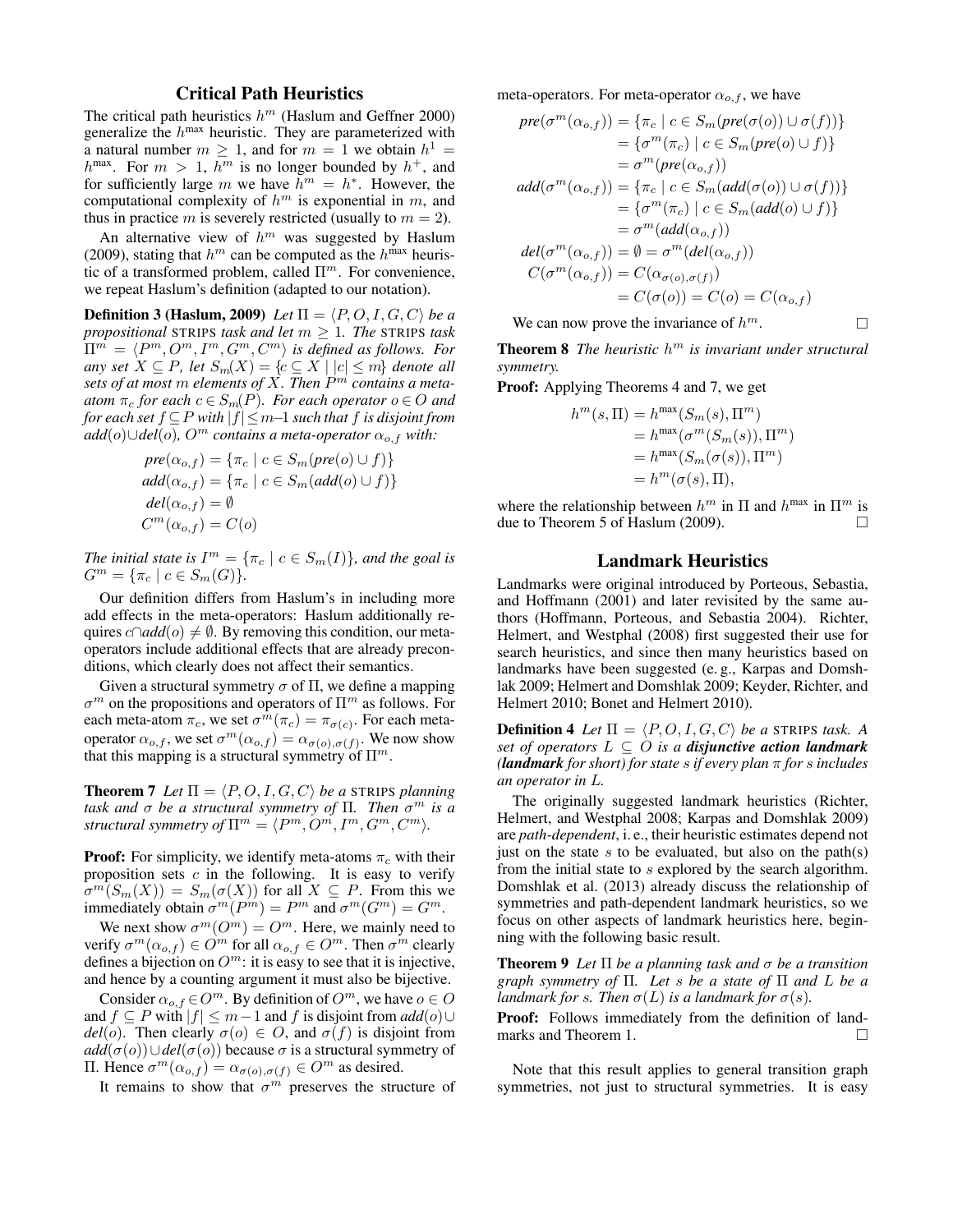to see that an analog of the theorem holds for *action landmarks* (landmarks L with  $|L| = 1$ ) and also for the case of structural symmetries and (disjunctive or non-disjunctive) *fact landmarks* (landmarks L consisting of all achievers of a given set of propositions). The latter result was already shown by Domshlak et al. (2013).

For practical use, however, it is not just important that a given set of operators *is* a landmark. It is also necessary that a planning algorithm can *generate* the landmark in order to exploit it for heuristic information. A *landmark generation method*  $\mathcal{L}$  is an algorithm that, given a state  $s$ , computes a set of landmarks  $\mathcal{L}(s)$  for s. Such algorithms are generally *sound* (produce only landmarks), but not *complete* (do not produce all landmarks). We say that a landmark generation method is *invariant under structural symmetry* if, for all structural symmetries  $\sigma$ , it guarantees  $\mathcal{L}(\sigma(s)) = \sigma(\mathcal{L}(s))$ .

Current planning algorithms from the literature typically use one of the following landmark generation methods: *ZG* (Zhu and Givan 2003), *RHW* (Richter, Helmert, and Westphal 2008), *KRH* (Keyder, Richter, and Helmert 2010), or some variation of *justification graph landmarks* (e. g., Helmert and Domshlak 2009; Bonet and Helmert 2010; Bonet and Castillo 2011). For space reasons, the algorithms are not described in detail, but our previous discussion is already sufficient to sketch the proof of the following result.

Theorem 10 *The ZG, KRH and complete justification graph landmark generation methods are invariant under structural symmetry.*

**Proof sketch:** Like  $h^m$ , KRH is parameterized by a natural number m ≥ 1. It generates all *causal fact landmarks* of the  $\Pi<sup>m</sup>$  planning task discussed in the section on critical-path heuristics, and the result follows from Theorems 7 and 9. (It is not difficult to see that Theorem 9 remains true when restricting attention to causal fact landmarks under structural symmetries.)

ZG is the special case of KRH with  $m = 1$ .

Justification graph landmarks are closely related to disjunctive action landmarks of the delete-relaxed task  $\Pi^+$ (Bonet and Helmert 2010), and hence invariance for the (intractable) method that generates *all* such landmarks follows from Theorem 9 and the proof of Theorem 3.

We remark that an analogous result does *not* hold for RHW landmarks, which partially depend on the first-order PDDL representation of planning tasks, which is not preserved by our structural symmetries defined on propositional STRIPS tasks.

Besides the landmark generation method, the other important aspect of a landmark-based heuristic is how the information from different landmarks is combined to form a heuristic estimate. Here, it is easy to see that the prevalent methods from the literature are invariant under structural symmetry.

Theorem 11 *Let* L *be a landmark generation method that is invariant under structural symmetry, and let* h *be a heuristic such that*  $h(s)$  *derives a heuristic estimate from*  $\mathcal{L}(s)$  *using one of the following techniques:*

*1. counting landmarks (Richter and Westphal 2010)*

- *2. summing the minimal operator costs of each landmark (Richter, Helmert, and Westphal 2008)*
- *3. optimal cost partitioning (Karpas and Domshlak 2009)*
- *4. uniform cost partitioning with or without special treat-*
- *ment of action landmarks (Karpas and Domshlak 2009) 5. hitting sets (Bonet and Helmert 2010)*

*Then* h *is invariant under structural symmetry.*

Proof sketch: The result for 1. follows immediately from the previous theorem, from which 2. is also immediate if we consider that  $C(\sigma(o)) = C(o)$ . Heuristics 3. and 5. are based on solutions to LPs/IPs which are easily seen to be isomorphic for s and  $\sigma(s)$ . For 4., we refer to the technical report (Shleyfman et al. 2014).

We close with a final result concerning the *landmark-cut* heuristic  $h^{\text{LM-cut}}$  (Helmert and Domshlak 2009). Like the FF heuristic,  $h^{\text{LM-cut}}$  is affected by arbitrary tie-breaking, which can lead to symmetric states having different heuristic values. However, when breaking ties uniformly randomly, we can prove the same randomized result as for  $h^{\text{FF}}$ .

Theorem 12 *There exist tie-breaking policies for which* h LM-cut *is not invariant under structural symmetry.*

*LM-cut with uniformly random tie-breaking is invariant under structural symmetry in the sense that for all states* s *and structural symmetries*  $\sigma$ ,  $h^{\text{LM-cut}}(s)$  *and*  $h^{\text{LM-cut}}(\sigma(s))$ *are identically distributed random variables.*

Proof sketch: The key steps in the proof are the invariance of  $h^{\text{max}}$  (Theorem 4), showing that the (randomized) justification graphs computed by LM-cut for s and  $\sigma(s)$  are isomorphic, from which it follows that the probability of computing cut  $L$  in state  $s$  equals the probability of computing cut  $\sigma(L)$  in state  $\sigma(s)$ . With  $C(o) = C(\sigma(o))$ , we can then show that the heuristic values in each iteration of the LM-cut loop (probabilistically) increase in the same way and the resulting modified planning tasks for the next LM-cut iteration are isomorphic.

# **Conclusions**

We defined a notion of structural symmetry, which allows directly reasoning about symmetries of a planning task based on its compact representation. We also performed an extensive study of the symmetry properties of existing heuristic functions. Many of the studied heuristics were found to be invariant under structural symmetries, which is encouraging in the sense that it shows that these heuristics do not miss any "obvious" information that could be obtained by reasoning about structural symmetries.

Of the major classes of planning heuristics, our study excluded heuristics based on *abstraction*. These play a major role in cost-optimal classical planning and deserve a separate investigation, which is a subject of future work.

#### Acknowledgments

This work was supported by the Israel Science Foundation (ISF) grant 1045/12 and by the Swiss National Science Foundation (SNSF) as part of the project "Safe Pruning in Optimal State Space Search" (SPOSSS).